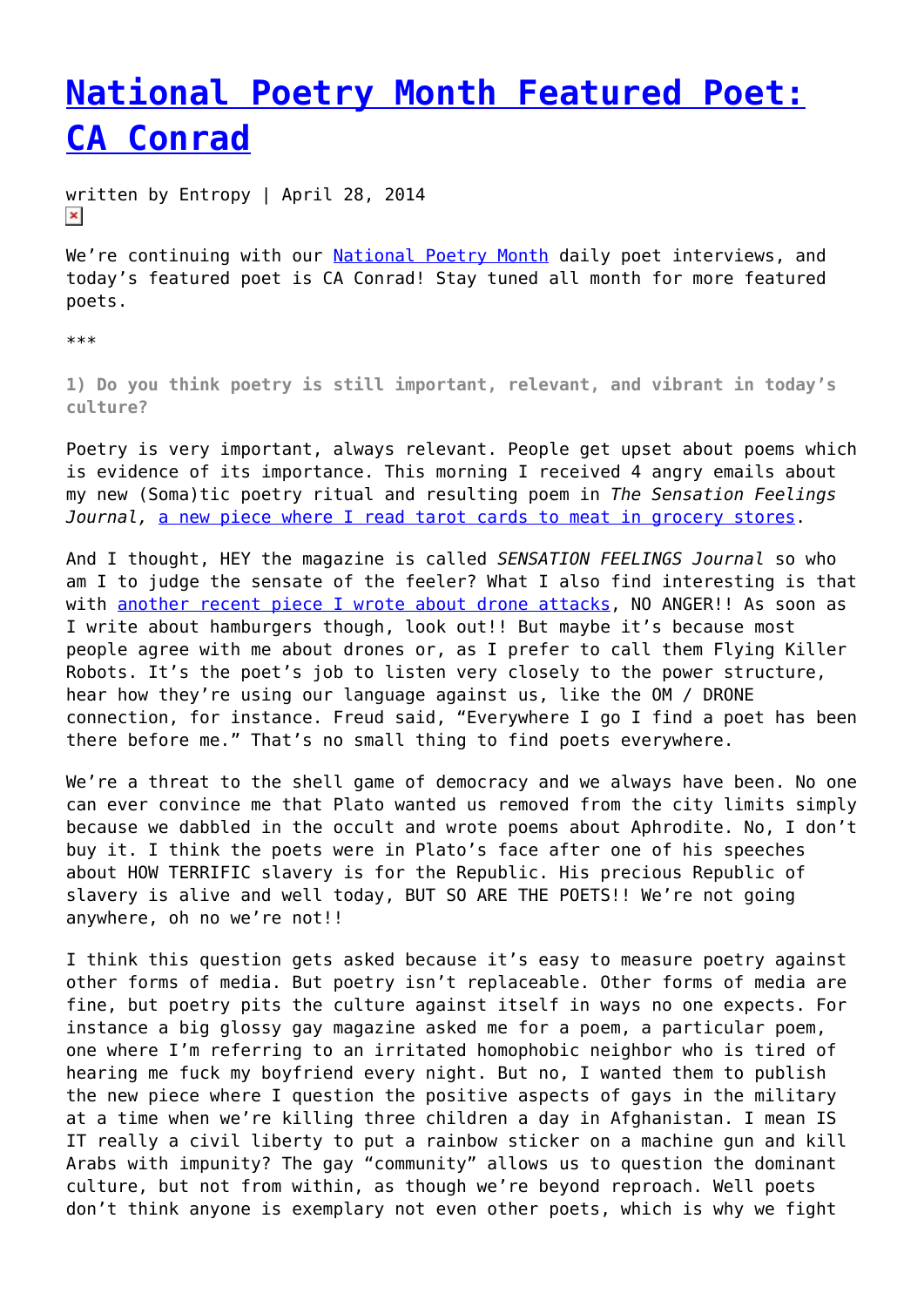all the time. I often remind myself of Anselm Berrigan saying that his mother (Alice Notley, obviously) told him when he was a kid that everyone fought at the Poetry Project because they cared. That's beautiful, I love it!! We fight because we care. Thank you Alice Notley!!

**2) What makes you want to write poetry?**

Oh, I'll quote Alice Notley again, "Poetry's so common hardly anyone can find it." I bank my life against this statement she makes in her poem "C' 81." Do you know this poem? My mother hates poetry but loves this one. My mother and I lived in a car some years ago when I was a kid, tough times, and [this poem](http://writing.upenn.edu/pennsound/x/Frequency.html) [made my mother cry](http://writing.upenn.edu/pennsound/x/Frequency.html) from the recognition Notley has for the poor.

Trust me when I say I know how grand this sounds, but poetry saved my life. It really did. And I know how nearly impossible it is that I'm a poet having come from where I come. No one reads, let alone reads poems where I grew up. It's a rural factory town where I'm from and it has everything to do with your question because I wanted to have nothing to do with the factory. My family is severed from the reality of being vital creative beings, the factory extending itself outside the factory walls and into every aspect of their lives, shutting them down, robbing them of the joys of being human. My aunt Darlene retired nine months ago and died three months ago, drank herself to death. She couldn't bear having to think a new way away from her machines she tended day after day, year after year.

So I moved as soon as I could and became a poet. And I felt pretty sure of myself, living with likeminded creative people. Then in 2005 I went back to rural Pennsylvania for a family reunion and discovered on the train ride back home that I had turned my poetry into a factory. WOW!! This was a crisis. At first I wanted to trace my steps to remembering how I could have allowed this to happen, this assembly line of production, but then I just wanted to stop, quit. And I did for the better part of a month. One morning I woke and started writing down my list of all the problems with the factory, which was a very long list. At the top of the list was "inability to be present." That's the morning I created (Soma)tics, rituals I do to write that when I'm doing one I can't possibly be anywhere but where I am when I'm doing it. An extreme present is what they are. Nine years into doing these my life is completely altered. I'm a new person, I'm a person I had no idea I was capable of being or even wanted to be, or knew how to be. I'm present in most things now is what I mean to say here, and can listen with stronger ears and with honed attention. There are so many things I could attribute to this new life, but [\(Soma\)tic Poetry Rituals is the main reason](http://somaticpoetryexercises.blogspot.com/).

**3) Tell us about one poet who has greatly influenced you as a writer and thinker.**

Eileen Myles. Her work came to me as a teenager at a time when I had a drug dealer boyfriend and was headed nowhere but jail, or the grave. I woke up in the middle of this pile of bodies, one of those parties in the 80's where everyone was so high we were dancing until we were all naked and crazy. It was a depressing morning, looking around. I do believe in guardian angels. There was a stack of magazines and books in this apartment and I pulled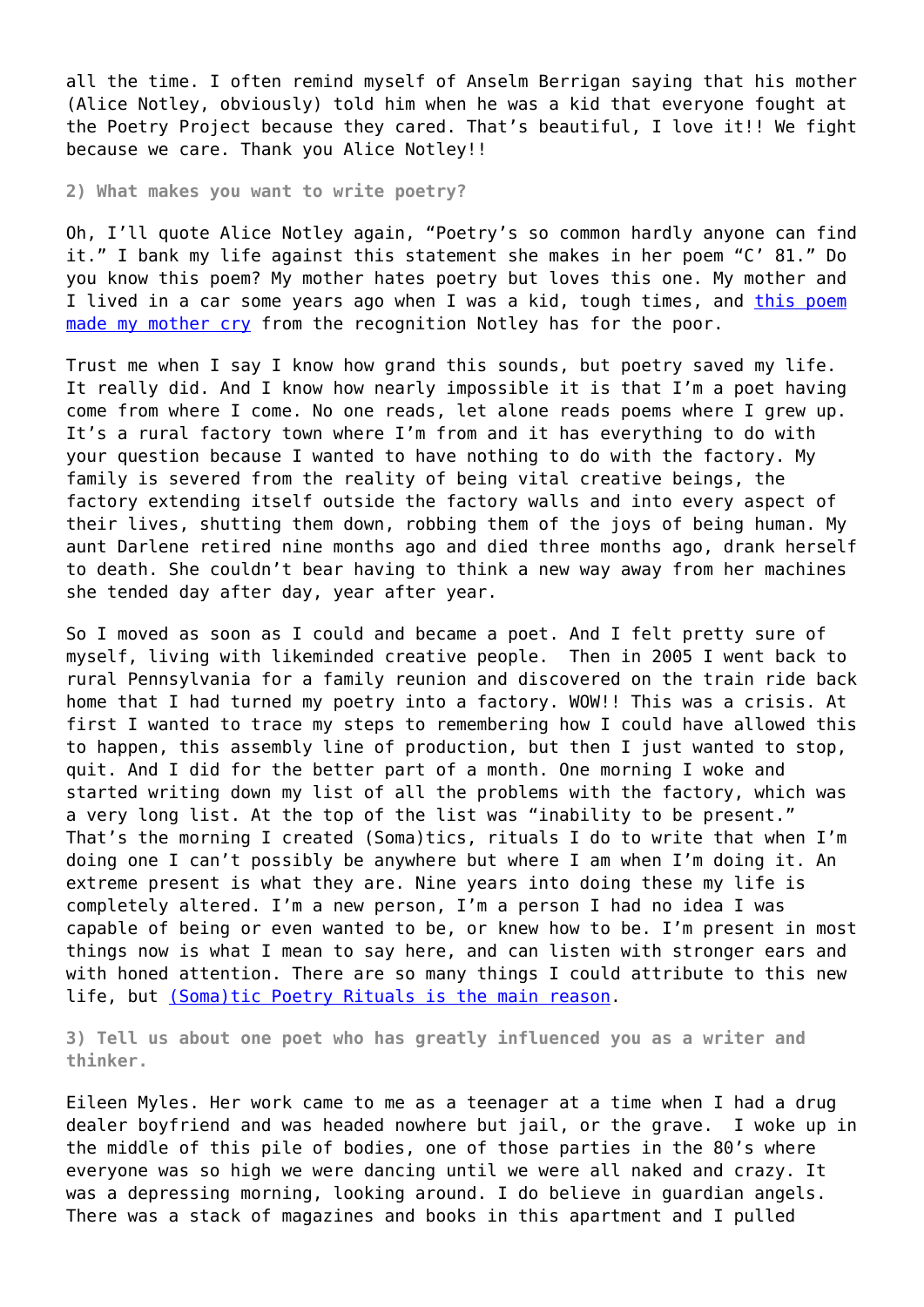Myles's book *SAPPHO'S BOAT* out of the stack. To this day I wonder about that, that pulling. How do these things happen? Do you know this book? That opening poem changed my life, and I read the whole book, then put on my clothes and went out into the world, changed. I was already a poet, already deeply in love with poems, but no one made me get my shit together AND WANT TO LIVE like Eileen Myles did that morning. My guardian angel said, "GET THAT BOOK" and it was blue. Blue hits the human optic nerve first, but still, I think about a stack of shitty magazines and I don't know what the other books were. I'm glad I picked it out of the stack and read it that dark and creepy morning.

**4) Tell us about one lesser-known poet who you'd like more people to know about.**

HEY, I love this question!! I asked Eileen Myles this years ago in an interview and her answer changed my life so much that I created [THE](http://bit.ly/Rsg91w) [NEGLECTORINO PROJECT](http://bit.ly/Rsg91w) where I asked other poets the same question. This project makes me happy because I learned about so many amazing poets, it was a gift to myself and everyone.

But I want to repeat Myles's answer: Susie Timmons. Her books *LOCKED FROM THE OUTSIDE* and *THE NEW OLD PAINT* will blow your fucking mind and if they don't then get a doctor, quick, because something's wrong!!

**5) How do you feel about poetry in the age of social media?**

FANTASTIC!! I love being able to access a poet's latest poems instantly. I grew up in a dirty little illiterate country town before the Internet. It was awful. The library was deficient in every conceivable way and I always felt like the only person in there besides the sleepy librarians. My relationship with Emily Dickinson was very special though as a result, having such few choices, and I got to fall in love with her poems in a way that might not have happened with heavier access to the world of poetry. But still I LOVE the idea of kids today where I grew up able to see your magazine for instance.

**6) Share with us one of your recent poems and tell us a little bit about its context.**

My new piece **[YOU DON'T HAVE WHAT IT TAKES TO BE MY NEMESIS](http://www.diodepoetry.com/v7n1/content/caconrad.html)** is one I'd like to talk about. One interesting detail that I don't mention in the prose of the ritual before the resulting poem is the class makeup of the would-be nemeses. They were all upper-middle class, or rich. For instance the first one I mention, the one who ripped my book up on stage, wow! A couple of years after his stunt we were thrown together in a group reading for a magazine called *American Writing*. He read an essay about how his mother is a doctor, his father a lawyer, and his two brothers are a doctor and a lawyer, and how he is the poet screw-up failure of the family. It made perfect sense immediately to me why he hated me so much. Here I was this working class poet, a Nobody by his family's standards, and I was getting published, and worse, having fun!! I loved poetry, and didn't hide that love!! He hated me so much because his parents were breathing down his neck about what a failure he was and what